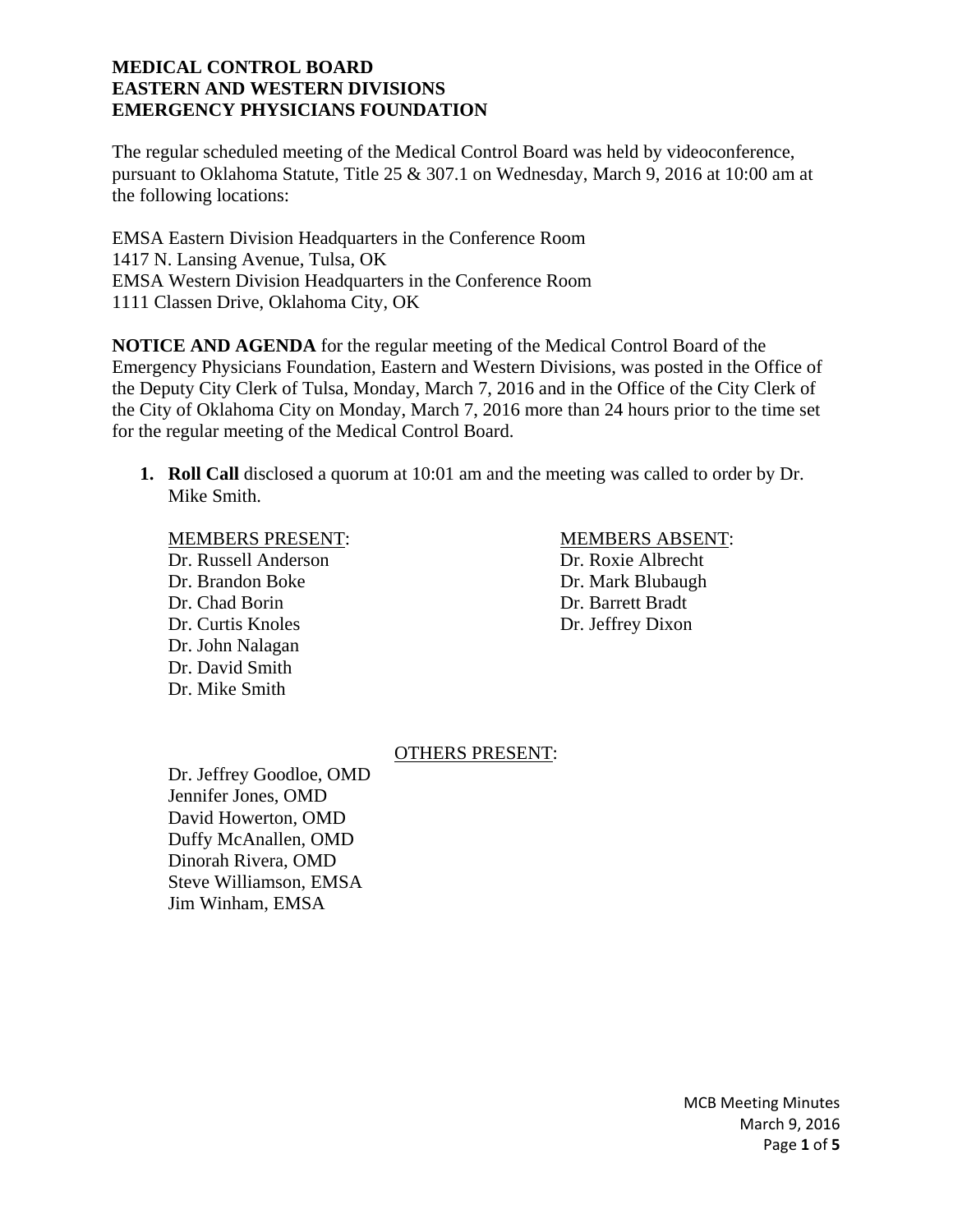### **2. Review and Approval of January 2016 MCB Meeting Minutes**

MOTION: Dr. Knoles SECOND: Dr. Borin Aye: ABSENT: Dr. Russell Anderson Dr. Roxie Albrecht Dr. Brandon Boke Dr. Mark Blubaugh Dr. Chad Borin Dr. Barrett Bradt Dr. Curtis Knoles Dr. Jeffrey Dixon Dr. John Nalagan Dr. David Smith

#### **3. EMSA President Report**

Dr. Mike Smith

Mr. Williamson gave compliance reports for December 2015 and January 2016. He shared with us that AMR is still working on the Edmond hub and they should be finished with real estate negotiations shortly. The Edmond location will be the base for multiple ambulances.

#### **4. Medical Director Report**

Dr. Goodloe shared the divert reports for December 2015 and January 2016. He discussed how time can really add up in this system. If you were to take the 170,000 calls per year that we do transport and save just 1 minute on a patient transport mission time that adds over 7 hours of unit availability back into the system each and every day. The on scene average time is 37 minutes or less for both OKC and Tulsa. We are not trying to task EMT and paramedics to work faster for the sake of working faster, but to be more efficient on scene.

Dr. Goodloe reviewed all 1200+ Medical Priority Dispatch System codes, along with David Howerton's assistance. Thank you to Frank Gresh for providing this data to be able to review. For the two years of the AMR contract we looked at every single code, number of calls that were in that particular type of response descriptor and we were specifically looking for the number of return with lights and siren to the hospital cases, both the actual number of cases and then the percentage number of cases. No code required changing from Priority 2 to Priority 1 based upon the methodology established prior to code review.

Dr. Goodloe discussed the ResQPump and reported to the MCB Board we have been watching the use very closely. We have had 5 cases to date of pneumothoraces. All cases were reviewed and we are tracking them all closely. 4 of the 5 cases had COPD, and we as a system and medical oversight are not blaming the patient, but taking care of very sick people apart from their cardiac arrest. Memo was put out at the beginning of February to all the

> MCB Meeting Minutes March 9, 2016 Page **2** of **5**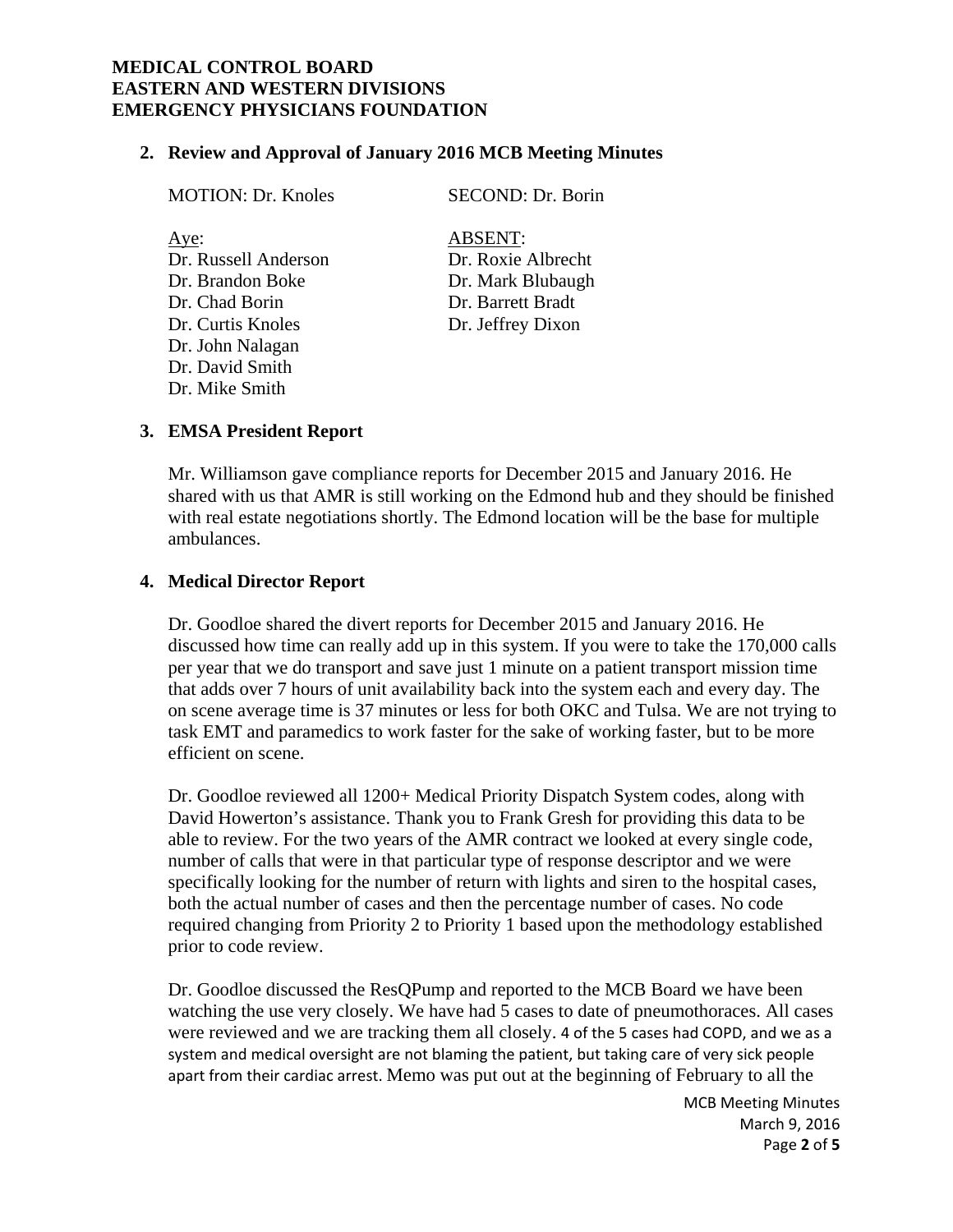agencies along with a new protocol that has been developed. Also an educational video is being made to go out to all field crews along with additional training that will also occur. All of these educational activities are designed to promote very accurate use of the ResQPump to diminish any avoidable complication.

Dr. David Smith discussed the meeting held with Zoll and wanted to make sure we had an action plan on when and how to use the device, including specific training with the device and depth of compression using the device. The actions outlined by Dr. Goodloe includes the specifics desired by Dr. Smith.

Dr. Goodloe attended the EMS State of the Science conference in Dallas. He copresented awith Dr. Joe Holley from Memphis on the experience to date with the active compression-decompression CPR. He additionally presented our work regarding the changes of response time standards in EMS. Dr. Goodloe next attended the EMS Today conference in Baltimore and presented four lectures: active compression-decompression CPR with Dr. Keith Lurie from Zoll Minneapolis; response time standards in EMS as part of an Eagles medical director panel forum; tranexamic acid use in EMS in the US in 2016; and EMS treatment of the sympathetic crashing acute pulmonary edema patient. Dr. Goodloe concluded his report by updating the MCB on how well the entire OMD staff is completing their work.

# **5. Review and Approval of: December 2015 & January 2016 MCB Financial Statements**

| <b>MOTION: Dr. Knoles</b> | SECOND: Dr. Borin  |
|---------------------------|--------------------|
| Aye:                      | <b>ABSENT:</b>     |
| Dr. Russell Anderson      | Dr. Roxie Albrecht |
| Dr. Brandon Boke          | Dr. Mark Blubaugh  |
| Dr. Chad Borin            | Dr. Barrett Bradt  |
| Dr. Curtis Knoles         | Dr. Jeffrey Dixon  |
| Dr. John Nalagan          |                    |
| Dr. David Smith           |                    |
| Dr. Mike Smith            |                    |

### **6. Review and Approval of: 4M : Active Compression Decompression CPR Protocol**

Dr. Goodloe released a memo in February that covered these points that were then used to develop this protocol.

MOTION: Dr. Knoles SECOND: Dr. Borin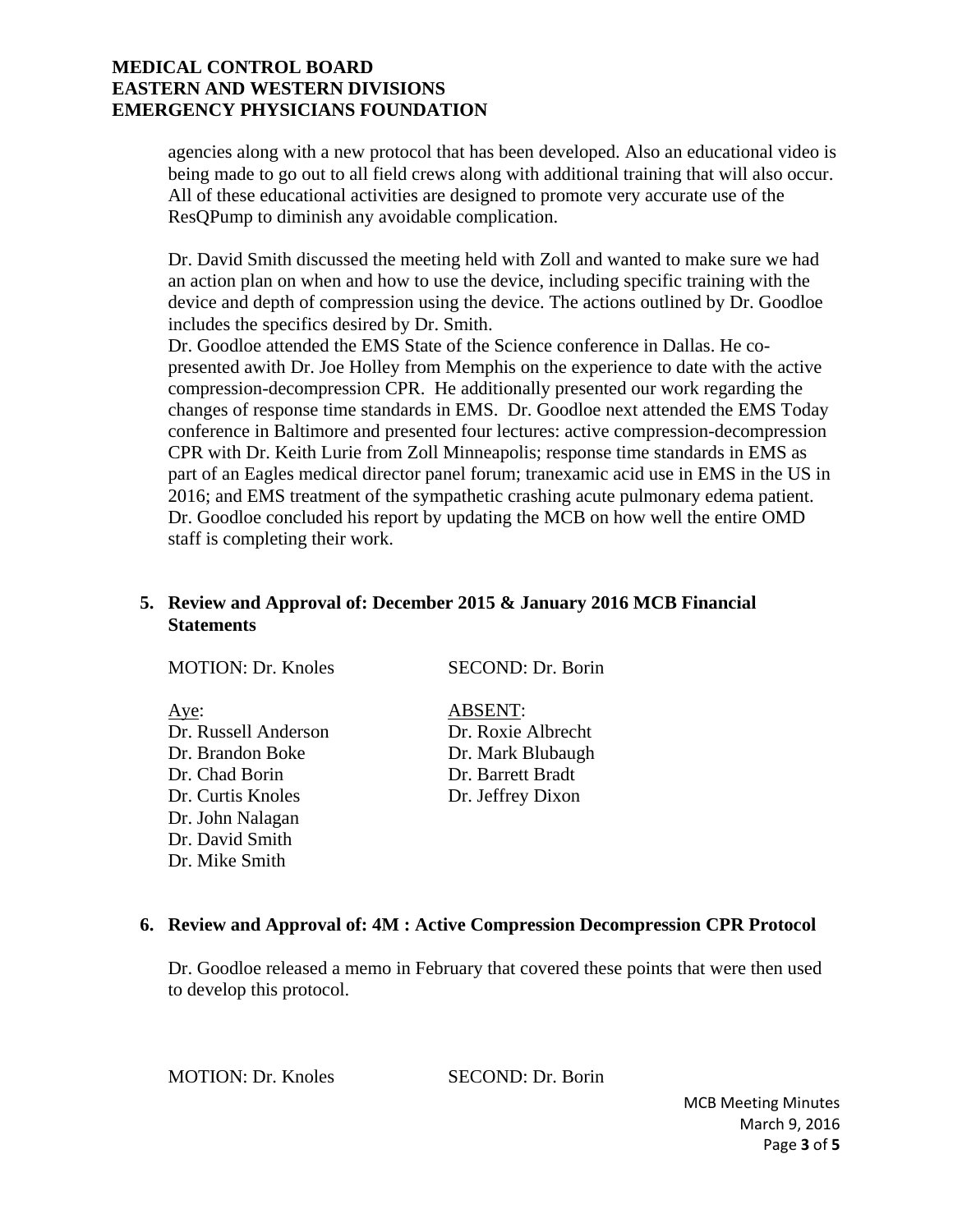Aye: ABSENT: Dr. Russell Anderson Dr. Roxie Albrecht Dr. Brandon Boke Dr. Mark Blubaugh Dr. Chad Borin Dr. Barrett Bradt Dr. Curtis Knoles Dr. Jeffrey Dixon Dr. John Nalagan Dr. David Smith Dr. Mike Smith

## **7. Review and Approval of: 4E: Updated Double Sequential External Defibrillation Protocol**

Dr. Goodloe suggested a revision for the protocol that was approved back in January. The changes to the protocol are a 1 second pause between the shocks designed to reduce any damage to the monitor/defibrillators and a change in the second set of pads from Anterior/Posterior to Sternum/Apex.

MOTION: Dr. Knoles SECOND: Dr. Smith

Aye: ABSENT: Dr. Russell Anderson Dr. Roxie Albrecht Dr. Brandon Boke Dr. Mark Blubaugh Dr. Chad Borin Dr. Barrett Bradt Dr. Curtis Knoles Dr. Jeffrey Dixon Dr. John Nalagan Dr. David Smith Dr. Mike Smith

## **8. Review and Approval of: Medical Director Contract**

MOTION: Dr. Borin SECOND: Dr. Smith

Aye: ABSENT: Dr. Russell Anderson Dr. Roxie Albrecht Dr. Brandon Boke Dr. Mark Blubaugh Dr. Chad Borin Dr. Barrett Bradt Dr. Curtis Knoles Dr. Jeffrey Dixon Dr. John Nalagan Dr. David Smith Dr. Mike Smith

#### **9. Review and Approval of: Assistant Medical Director Contract**